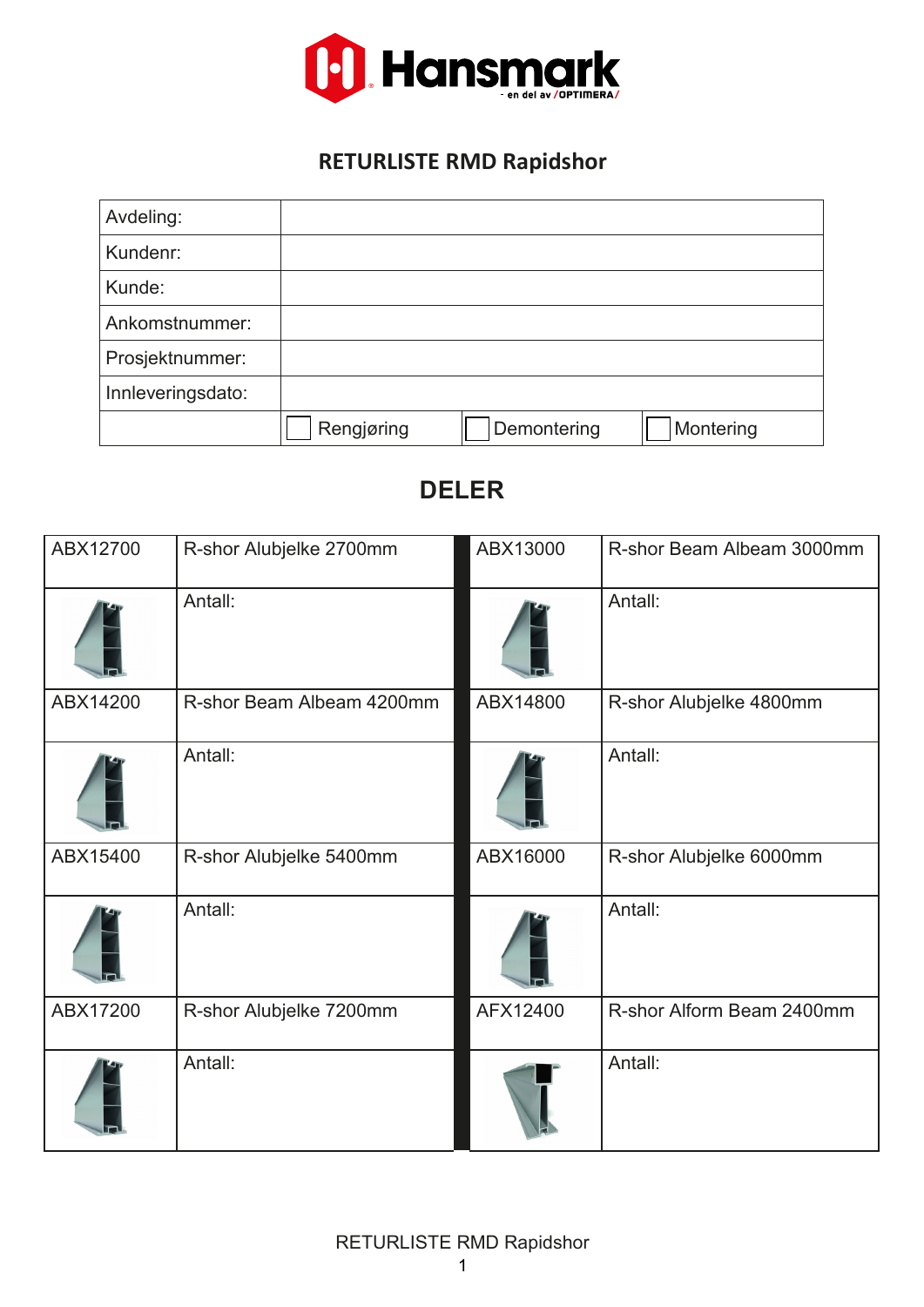| AFX13300        | R-shor Alform Beam 3300mm                   | AFX14200        | R-shor Alform Beam 4200mm                   |
|-----------------|---------------------------------------------|-----------------|---------------------------------------------|
|                 | Antall:                                     |                 | Antall:                                     |
| AFX20003        | R-shor Clamp Plate                          | AFX20022        | R-shor Bolt - M12 Uni-fix                   |
|                 | Antall:                                     |                 | Antall:                                     |
| ALX10001        | R-shor Universal tvinge                     | ASX10056        | <b>R-shor Klemme</b>                        |
|                 | Antall:                                     |                 | Antall:                                     |
| <b>BNU10050</b> | R-shor M20/M24 Pin Prop<br><b>Brace BZP</b> | <b>BNU12001</b> | R-shor M12-Mutter                           |
|                 | Antall:                                     |                 | Antall:                                     |
| <b>BNU12002</b> | R-shor M12-Skive                            | <b>BNU12004</b> | R-shor M12 Wing Nut gr8 BZP                 |
|                 | Antall:                                     |                 | Antall:                                     |
| <b>BNU12007</b> | R-shor Bolt M12 x 75 BZP                    | <b>BNU12009</b> | R-shor M12 x 40 Set Pin gr8.8<br><b>BZP</b> |
|                 | Antall:                                     |                 | Antall:                                     |
| <b>BNU16001</b> | R-shor M16-Mutter                           | <b>BNU16007</b> | R-shor Låsebolt M16 x 40 BZP                |
|                 | Antall:                                     |                 | Antall:                                     |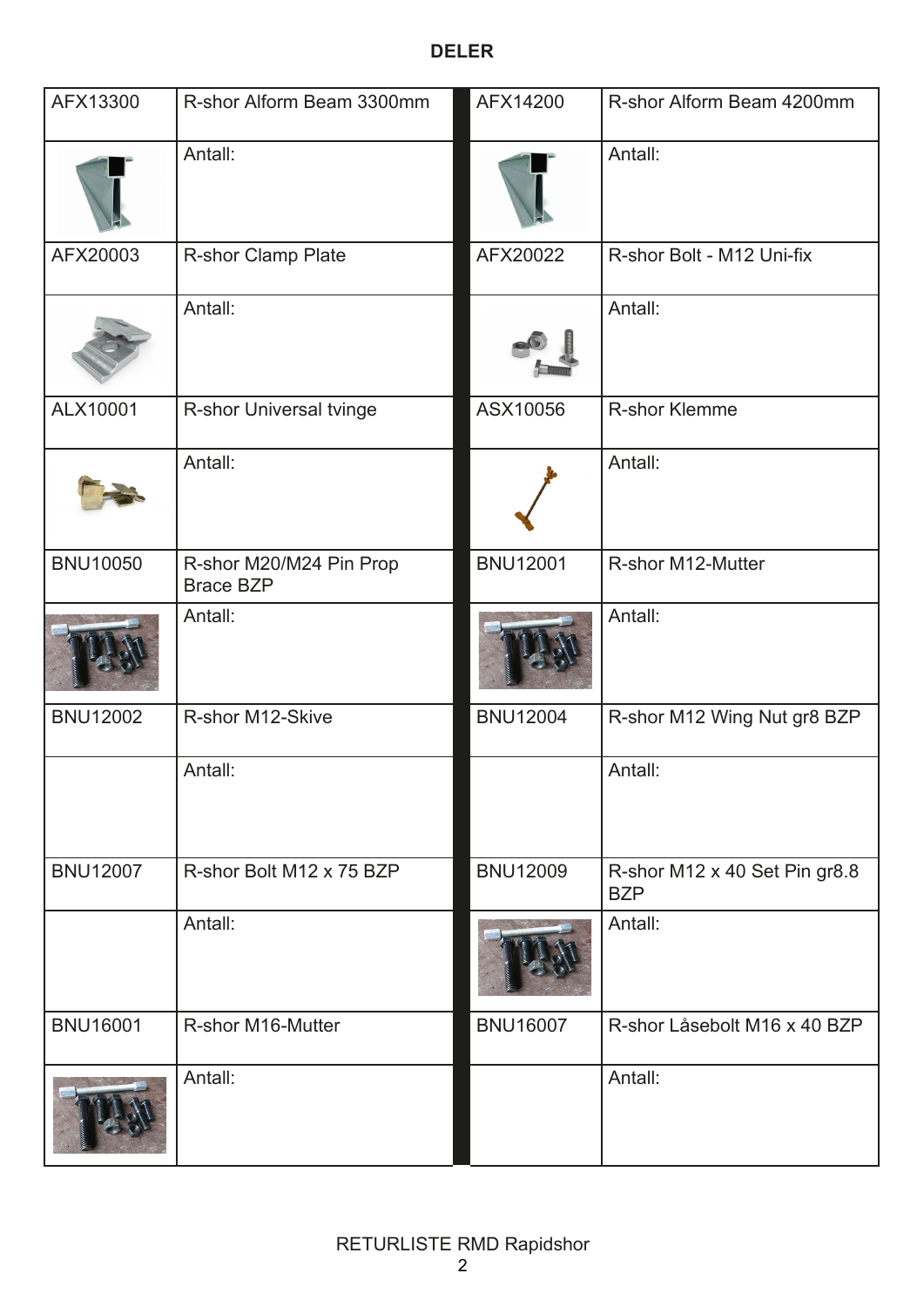| <b>BNU16008</b> | R-shor Låsebolt M16 x 40 BZP<br><b>CSK</b>  | <b>BNU16013</b> | R-shor Bolt M16 x 100 BZP                  |
|-----------------|---------------------------------------------|-----------------|--------------------------------------------|
|                 | Antall:                                     |                 | Antall:                                    |
| <b>BNU20001</b> | R-shor M20 Hex Nut gr8 BZP                  | <b>BNU20003</b> | R-shor M20 Round Washer<br><b>BZP</b>      |
|                 | Antall:                                     |                 | Antall:                                    |
| <b>BNU20005</b> | R-shor M20 x 40 Set Pin gr8.8<br><b>BZP</b> | <b>BNU20009</b> | R-shor M20 x 50 Bolt/Nut gr8.8             |
|                 | Antall:                                     |                 | Antall:                                    |
| <b>BNU20010</b> | R-shor M20 x 60 Set Pin gr8.8<br><b>CSK</b> | <b>BNU20011</b> | R-shor M20 x 60 Bolt gr. 8.8<br><b>BZP</b> |
|                 | Antall:                                     |                 | Antall:                                    |
| <b>BNU20015</b> | R-shor M20 x 100 Bolt gr. 8.8<br><b>BZP</b> | <b>BNU24001</b> | R-shor M24 Hex Nut gr8 BZP                 |
|                 | Antall:                                     |                 | Antall:                                    |
| <b>BNU24002</b> | R-shor Washer - Round M24                   | <b>BNX16001</b> | R-shor M16 x 75 Bolt gr. 8.8<br><b>BZP</b> |
|                 | Antall:                                     |                 | Antall:                                    |
| <b>BNX24002</b> | R-shor M24 x 110 Bolt gr. 8.8<br><b>BZP</b> | BTU10009        | R-shor Turnbuckle-Rapid Bar<br>Tie         |
|                 | Antall:                                     |                 | Antall:                                    |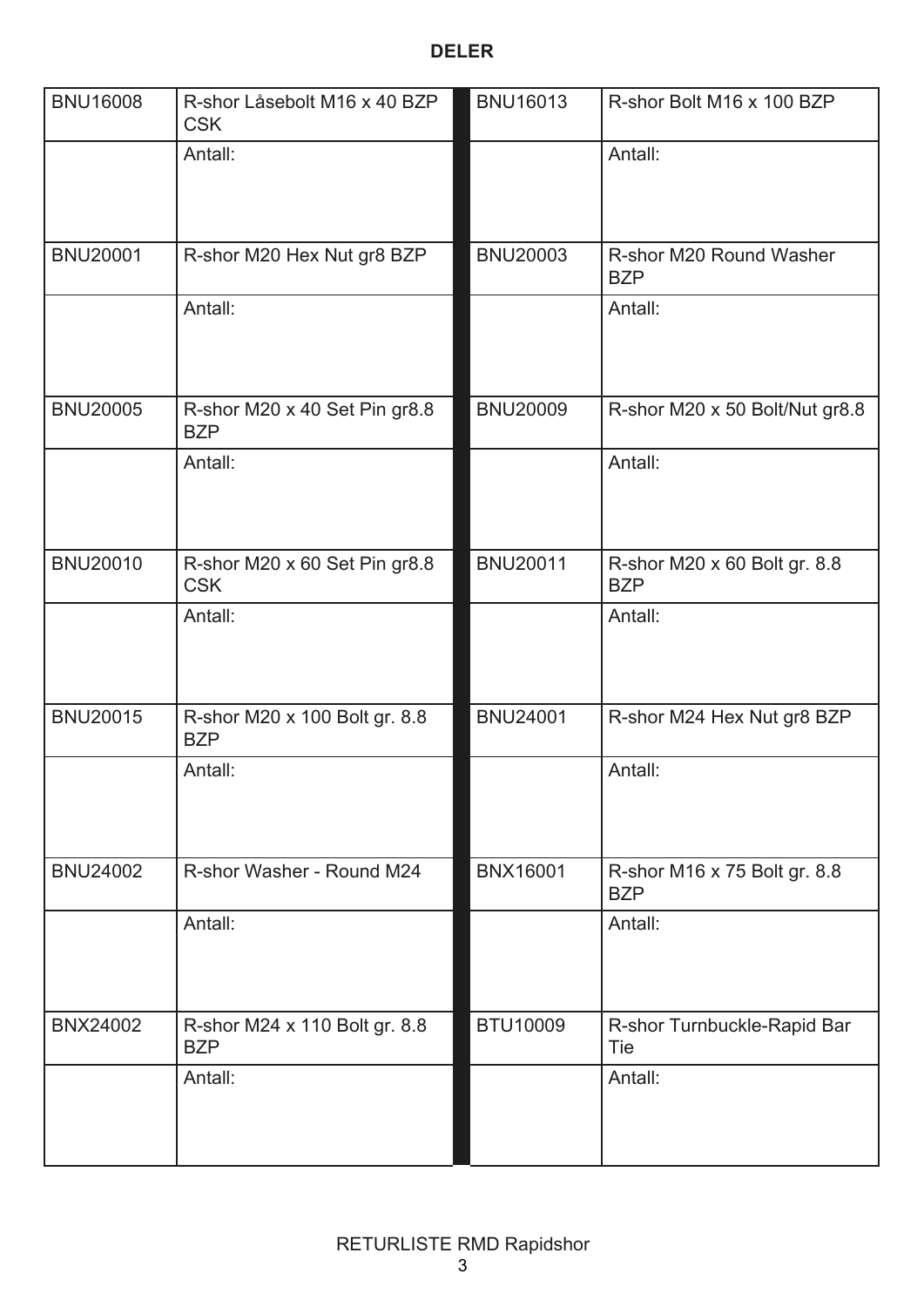| BTX10001        | R-shor Knock On Wing Nut                  | BTX10021        | <b>R-shor Waler Plate-Standard</b>             |
|-----------------|-------------------------------------------|-----------------|------------------------------------------------|
|                 | Antall:                                   |                 | Antall:                                        |
| BTX10029        | R-shor Waler Plate - Hi Load              | BTX10030        | R-shor Rapid Bar Tie Forked                    |
|                 | Antall:                                   |                 | Antall:                                        |
| BTX10100        | R-shor Bar Tie 15mm x 1m                  | BTX10600        | R-shor Rapid Tie Bar 15mm x<br>6,00m           |
|                 | Antall:                                   |                 | Antall:                                        |
| <b>KPX20004</b> | R-shor Socket Base 114mm                  | <b>MSU10002</b> | R-shor Megashor Brace Plate                    |
|                 | Antall:                                   |                 | Antall:                                        |
| MSX10003        | R-shor Flat Brace 60 x 8mm<br>Per Metre   | <b>MSX10006</b> | R-shor Vernier Brace Long<br><b>Outer Galv</b> |
|                 | Antall:                                   |                 | Antall:                                        |
| MSX10011        | R-shor Megashor Jack 410-<br>620mm 1000kN | MSX10012        | R-shor Megashor End Plate                      |
|                 | Antall:                                   |                 | Antall:                                        |
| MSX10021        | R-shor Megashor Jack Plate                | MSX10026        | R-shor Megashor Rocking<br>Head 180mm          |
|                 | Antall:                                   |                 | Antall:                                        |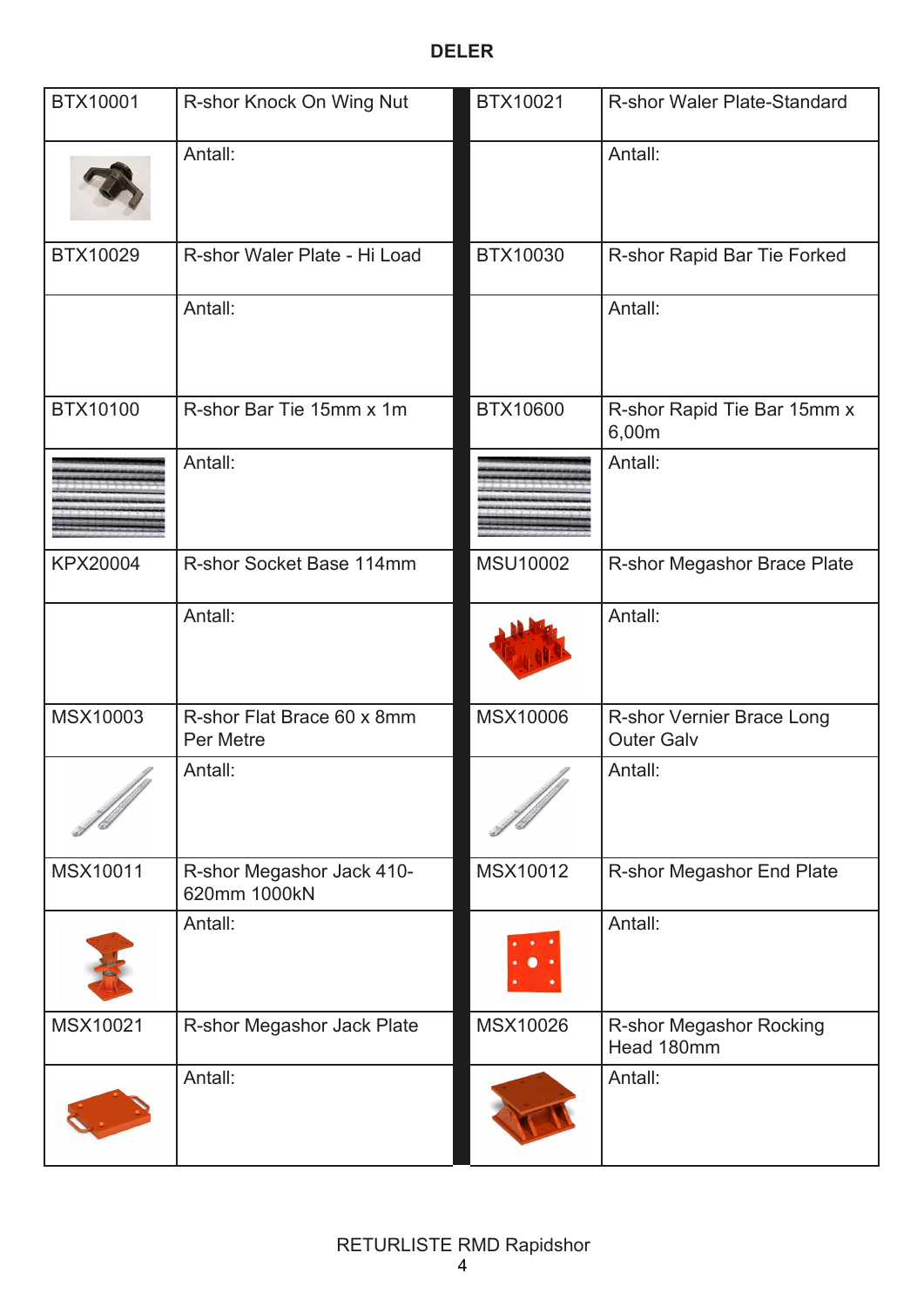| MSX10033        | R-shor Vernier Brace Short<br><b>Inner Galv</b> | MSX10034        | <b>R-shor Vernier Brace Short</b><br><b>Outer Galv</b> |
|-----------------|-------------------------------------------------|-----------------|--------------------------------------------------------|
|                 | Antall:                                         |                 | Antall:                                                |
| MSX10090        | R-shor Megashor Leg 90mm                        | MSX10450        | R-shor Megashor Leg 450mm                              |
|                 | Antall:                                         |                 | Antall:                                                |
| MXX10007        | R-shor Maxima Aligment Rail<br>1500             | MXX10043        | R-shor Maxima Tie Plate 15                             |
|                 | Antall:                                         |                 | Antall:                                                |
| PAX19090        | R-shor Pall 900 x 900mm                         | PAX29090        | R-shor Lagerkorg 900 x 900                             |
|                 | Antall:                                         |                 | Antall:                                                |
| <b>RCX10008</b> | R-shor Rapidclimb Ratchet<br>Lashing 12m        | RGB20001        | R-shor R700 Spec Intermediate<br>Post                  |
|                 | Antall:                                         |                 | Antall:                                                |
| <b>RGU20001</b> | R-shor R700/A700 Plan Brace                     | RGX10001        | R-shor R700 Panel Pin 206 x<br>47 <sub>mm</sub>        |
|                 | Antall:                                         |                 | Antall:                                                |
| <b>RGX10005</b> | R-shor R700 Raker Brace<br>686mm                | <b>RGX10006</b> | R-shor R700 Top Chord Brace<br>686mm                   |
|                 | Antall:                                         |                 | Antall:                                                |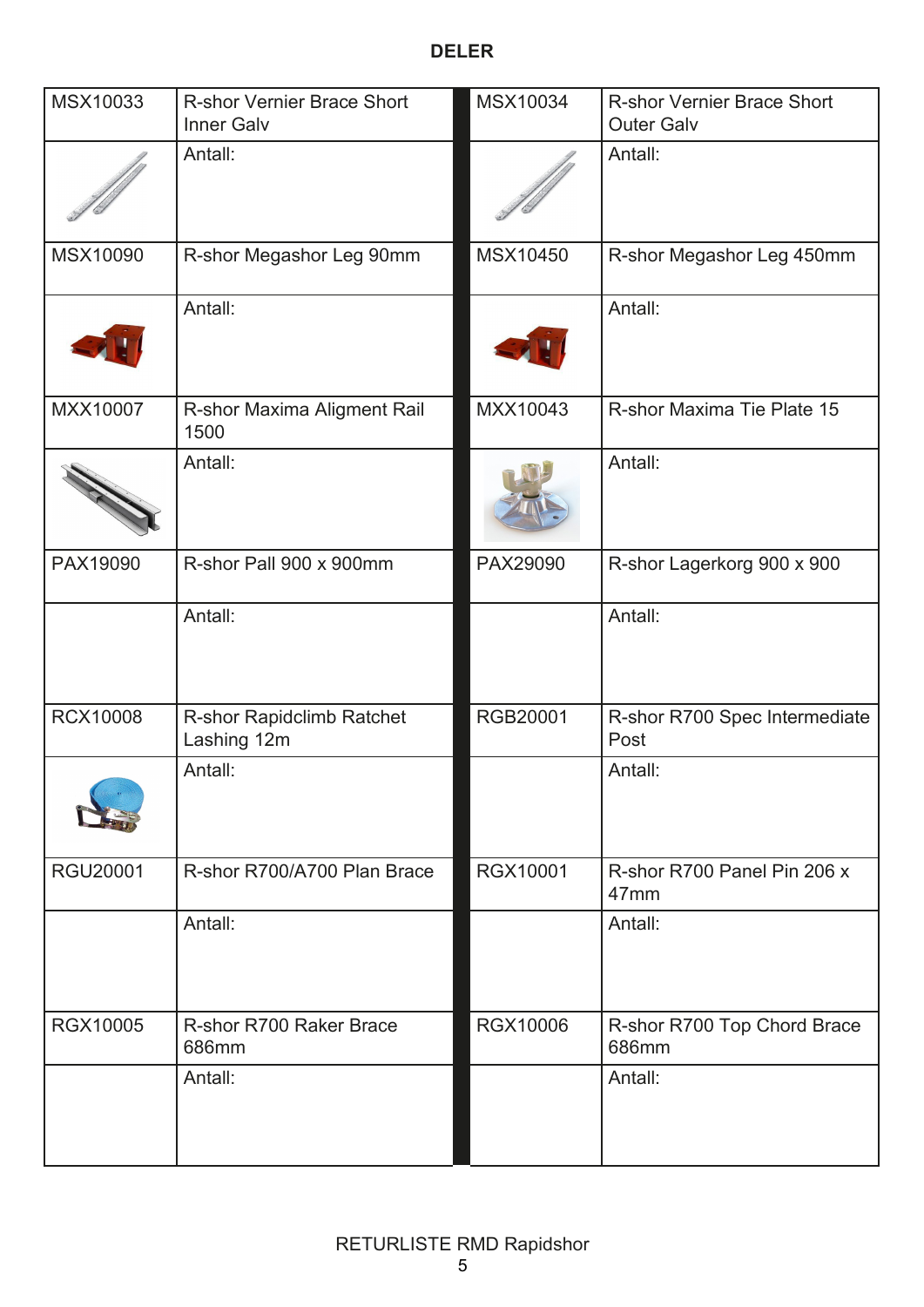| RGX10007        | R-shor R700 Diagonal Chord<br>Brace 1671mm | RGX10014               | R-shor R700 Truss Panel<br>3048mm    |
|-----------------|--------------------------------------------|------------------------|--------------------------------------|
|                 | Antall:                                    |                        | Antall:                              |
| RGX10016        | R-shor R700 Raker Brace<br>1930mm          | RGX10018               | R-shor R700 External Circlip         |
|                 | Antall:                                    |                        | Antall:                              |
| <b>RGX10020</b> | R-shor R700 Bracing Bolt M24<br>$x$ 75mm   | RGX10021               | R-shor R700 Raker Bolt M24 x<br>95mm |
|                 | Antall:                                    |                        | Antall:                              |
| <b>RSU10340</b> | R-shor Short Jack 340mm                    | <b>RSU40675</b>        | R-shor Standard OE 675mm             |
|                 | Antall:                                    | Charles Report Follows | Antall:                              |
| <b>RSX10002</b> | R-shor Fotplate 165mm                      | <b>RSX10003</b>        | R-shor Topp 182mm (U-HEAD)           |
|                 | Antall:                                    |                        | Antall:                              |
| <b>RSX10004</b> | R-shor Spindel 540mm                       | <b>RSX10005</b>        | R-shor Skjøtemuffe 300mm             |
|                 | Antall:                                    |                        | Antall:                              |
| <b>RSX10006</b> | <b>R-shor Tilt Base</b>                    | <b>RSX10007</b>        | R-shor Justerbar topp 182mm          |
|                 | Antall:                                    |                        | Antall:                              |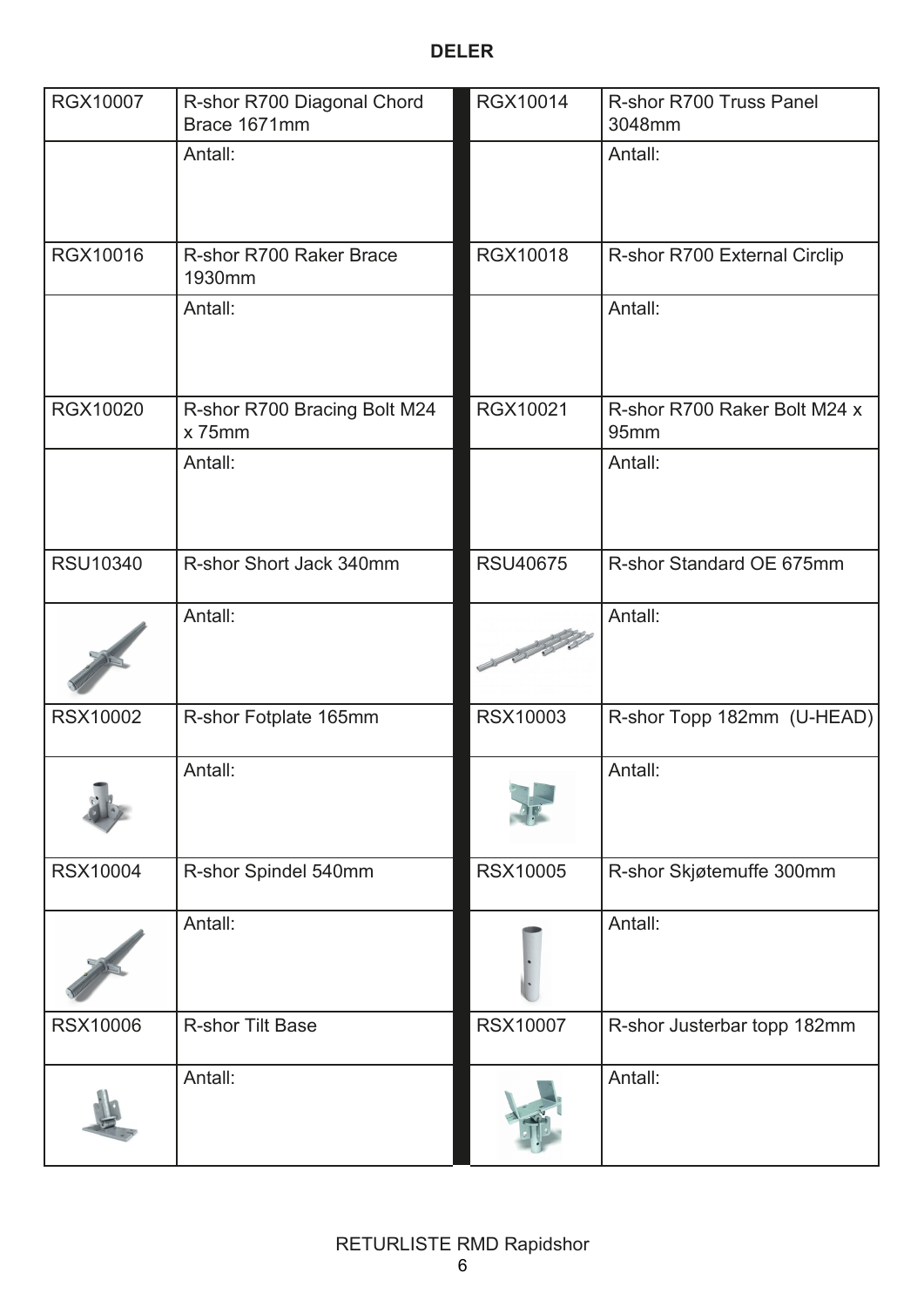| <b>RSX10009</b>                                                                                                                                                                                                                | R-shor Klips til muffe               | <b>RSX10010</b>                                                                                                                                                                                                                | R-shor Base Sleeve 216mm                 |
|--------------------------------------------------------------------------------------------------------------------------------------------------------------------------------------------------------------------------------|--------------------------------------|--------------------------------------------------------------------------------------------------------------------------------------------------------------------------------------------------------------------------------|------------------------------------------|
|                                                                                                                                                                                                                                | Antall:                              |                                                                                                                                                                                                                                | Antall:                                  |
| <b>RSX20600</b>                                                                                                                                                                                                                | R-shor Ledger 600mm                  | <b>RSX20900</b>                                                                                                                                                                                                                | R-shor Ledger 900mm                      |
| The Summer of the Summer of the Summer of the Summer of the Summer of the Summer of the Summer of the Summer of the Summer of the Summer of the Summer of the Summer of the Summer of the Summer of the Summer of the Summer o | Antall:                              | No of the Red Party                                                                                                                                                                                                            | Antall:                                  |
| <b>RSX21200</b>                                                                                                                                                                                                                | R-shor Ledger 1200mm                 | <b>RSX21500</b>                                                                                                                                                                                                                | R-shor Horisontal 1500mm                 |
| The South of the Party                                                                                                                                                                                                         | Antall:                              | A TAXABIA                                                                                                                                                                                                                      | Antall:                                  |
| <b>RSX21800</b>                                                                                                                                                                                                                | R-shor Horisontal 1800mm             | <b>RSX22400</b>                                                                                                                                                                                                                | R-shor Horisontal 2400mm                 |
| The Season of the Party                                                                                                                                                                                                        | Antall:                              | No. of the Local Division in the Local Division in the Local Division in the Local Division in the Local Division in the Local Division in the Local Division in the Local Division in the Local Division in the Local Divisio | Antall:                                  |
| RSX30001                                                                                                                                                                                                                       | R-shor Brace - Long Adjustable       | <b>RSX30002</b>                                                                                                                                                                                                                | R-shor Brace - Short Adjustable          |
| At By                                                                                                                                                                                                                          | Antall:                              | and the state of the local division in                                                                                                                                                                                         | Antall:                                  |
| RSX30003                                                                                                                                                                                                                       | R-shor Brace-Supershort              | <b>RSX31009</b>                                                                                                                                                                                                                | R-shor Brace 1000 x 900mm<br>Self Colour |
|                                                                                                                                                                                                                                | Antall:                              |                                                                                                                                                                                                                                | Antall:                                  |
| RSX31012                                                                                                                                                                                                                       | R-shor Brace 1000 x 1200mm<br>Purple | <b>RSX31015</b>                                                                                                                                                                                                                | R-shor Diagonal 1000 x<br>1500mm Blå     |
|                                                                                                                                                                                                                                | Antall:                              |                                                                                                                                                                                                                                | Antall:                                  |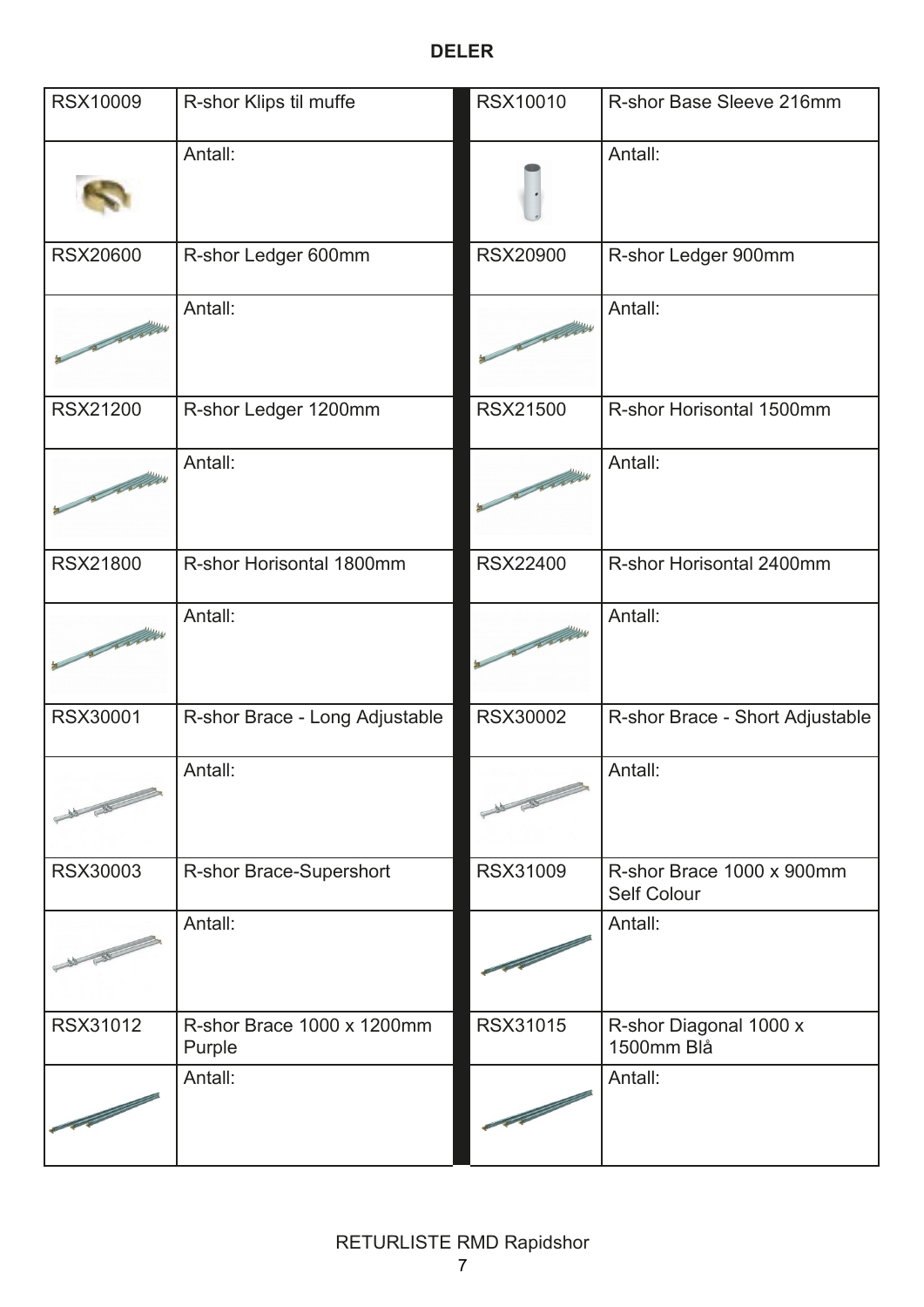| RSX31018        | R-shor Diagonal 1000 x<br>1800mm Rød    | RSX31512                             | R-shor Brace 1500 x 1200mm<br>Pink     |
|-----------------|-----------------------------------------|--------------------------------------|----------------------------------------|
|                 | Antall:                                 |                                      | Antall:                                |
| <b>RSX31515</b> | R-shor Diagonal 1500 x<br>1500mm Orange | <b>RSX31518</b>                      | R-shor Diagonal 1500 x<br>1800mm Grønn |
|                 | Antall:                                 |                                      | Antall:                                |
| <b>RSX31524</b> | R-shor Diagonal 1500 x<br>2400mm Brun   | RSX31524-h                           | R-shor Diagonal 1500 x<br>2400mm Brun  |
|                 | Antall:                                 |                                      | Antall:                                |
| <b>RSX32018</b> | R-Shor Diagonal 2000 x<br>1800mm Black  | <b>RSX41000</b>                      | R-shor Standard OE 1000mm              |
|                 | Antall:                                 | 2333                                 | Antall:                                |
| <b>RSX41500</b> | R-shor Spir 1500mm                      | <b>RSX42000</b>                      | R-shor Spir 2000mm                     |
| STATISTICS.     | Antall:                                 | No. of Canada and Street, one of the | Antall:                                |
| <b>RSX42500</b> | R-shor Spir 2500mm                      | <b>RSX70003</b>                      | R-shor Rekkverk til trapp              |
|                 | Antall:                                 |                                      | Antall:                                |
| <b>RSX70006</b> | <b>R-shor Trapp</b>                     | <b>RSX70500</b>                      | R-shore Korg til utstyr(Oransje)       |
|                 | Antall:                                 |                                      | Antall:                                |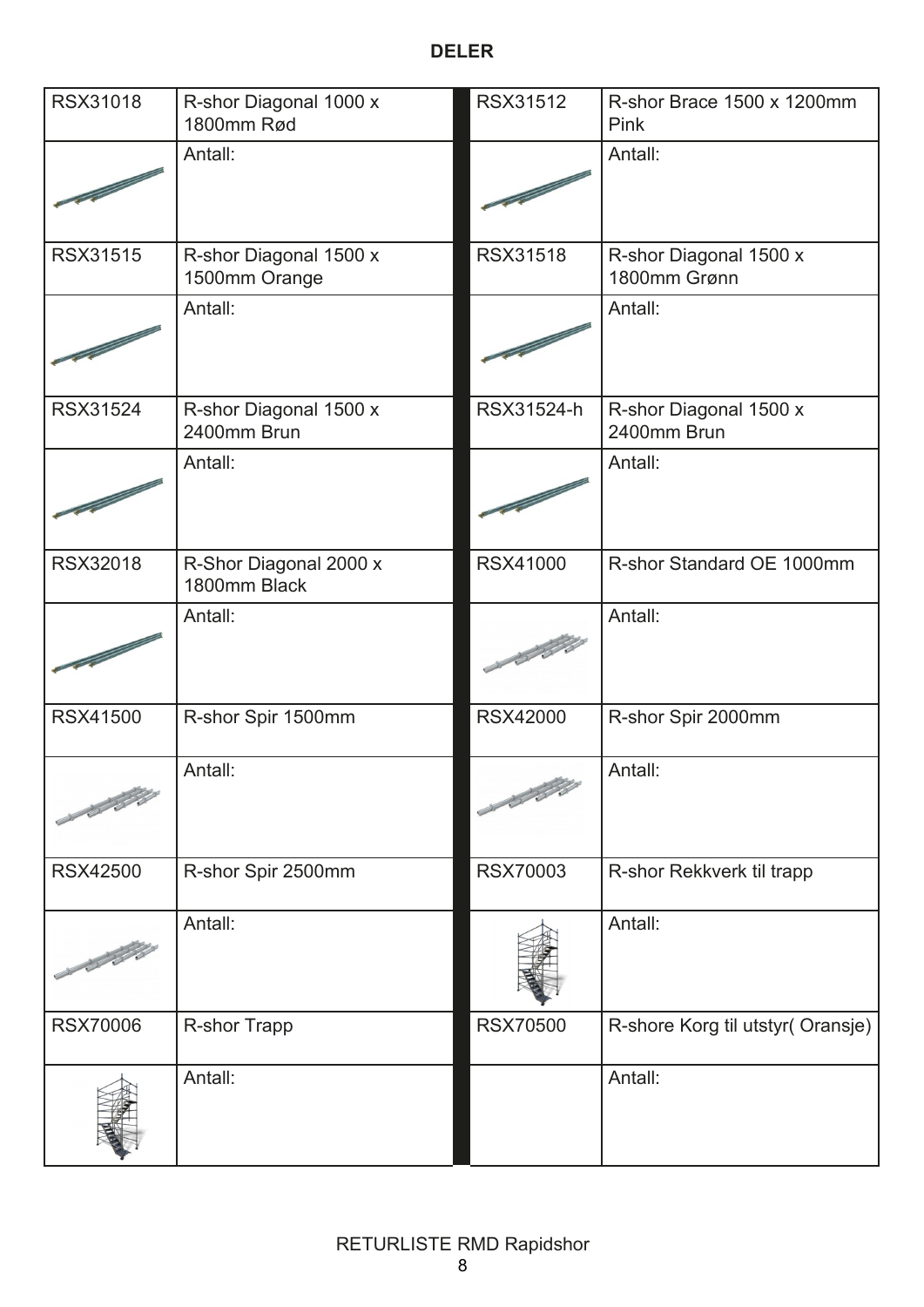| SAX10005        | R-shor Ultraguard Alu Beam<br><b>Brkt</b> | SAX10012        | R-shor Feste til rekkverksstolpe           |
|-----------------|-------------------------------------------|-----------------|--------------------------------------------|
|                 | Antall:                                   |                 | Antall:                                    |
| SAX11200        | R-shor Rekkverksstolpe 1,2<br>meter       | SAX12550        | <b>R-shor Ultraguard Barrier</b><br>2550mm |
|                 | Antall:                                   |                 | Antall:                                    |
| SAX13150        | R-shor Sikkerhetsnett 3150mm              | <b>SFU10014</b> | R-shor Halvkobling                         |
|                 | Antall:                                   |                 | Antall:                                    |
| <b>SFX10002</b> | R-shor Kobling 90gr.                      | <b>SFX10003</b> | R-shor Dreiekobling 2" x 2"                |
|                 | Antall:                                   |                 | Antall:                                    |
| <b>SFX10004</b> | R-shor Fastkobling                        | <b>SFX10005</b> | R-shor Dreiekobling 2.3/8" x 2             |
|                 | Antall:                                   |                 | Antall:                                    |
| SFX10015        | R-shor Fixed 6mm                          | SFX10016        | R-shor Joint Coupler - External            |
|                 | Antall:                                   |                 | Antall:                                    |
| SFX10017        | R-shor Coupler-Gravlock                   | <b>SFX10018</b> | R-shor Halvkobling                         |
|                 | Antall:                                   |                 | Antall:                                    |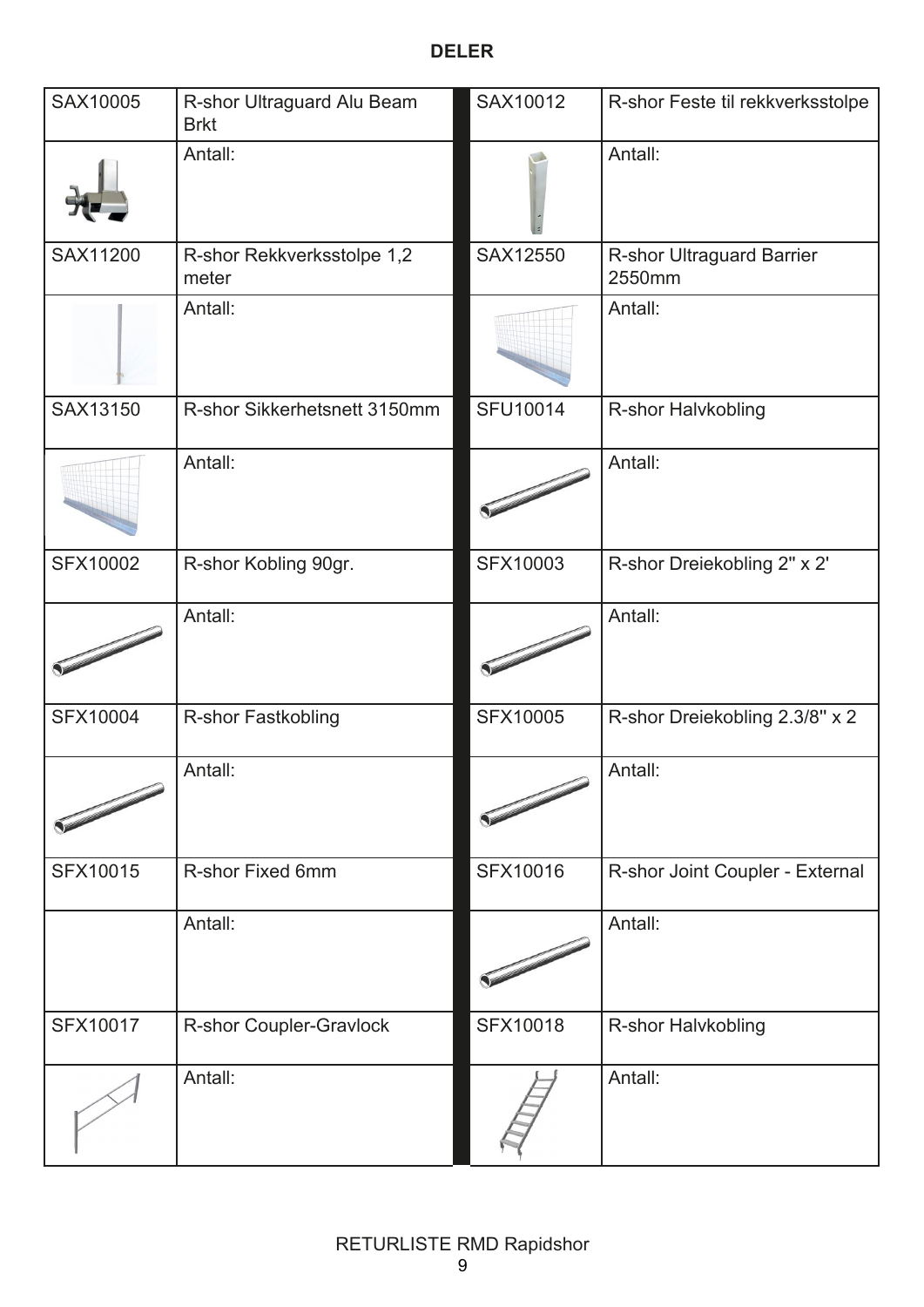| SFX10026                 | <b>R-shor Fotlist Klips</b>         | <b>SIU92080</b> | R-shor R700 Intermediate Post<br>Adaptor  |
|--------------------------|-------------------------------------|-----------------|-------------------------------------------|
|                          | Antall:                             |                 | Antall:                                   |
| <b>SIU92327</b>          | R-shor Jack Adaptor Plate           | SIU92330        | <b>R-shor Flat Raker Brace</b><br>1930mm  |
|                          | Antall:                             |                 | Antall:                                   |
| <b>SSU10004</b>          | R-shor Superslim Prop Pivot<br>Tube | <b>SSU10007</b> | R-shor Superslim Prop Jack<br>L.H.        |
|                          | Antall:                             |                 | Antall:                                   |
| <b>SSU10008</b>          | R-shor Superslim Prop Jack<br>R.H.  | SSU10010        | R-shor Superslim Joint Stiffener<br>Galv  |
|                          | Antall:                             |                 | Antall:                                   |
| SSU10016                 | R-shor Strekkfisk 914-1160          | SSU10019        | R-shor Superslim Prop Corner<br>Pivot     |
| $\mathbb{R}$ ( $\lambda$ | Antall:                             |                 | Antall:                                   |
| SSU10024                 | R-shor Rørkobling                   | <b>SSU10025</b> | R-shor Superslim Adj Base 365<br>$-515mm$ |
|                          | Antall:                             |                 | Antall:                                   |
| SSU10034                 | R-shor Superslim Tilt Plate         | SSU10036        | R-shor Ankerplate 15mm                    |
|                          | Antall:                             |                 | Antall:                                   |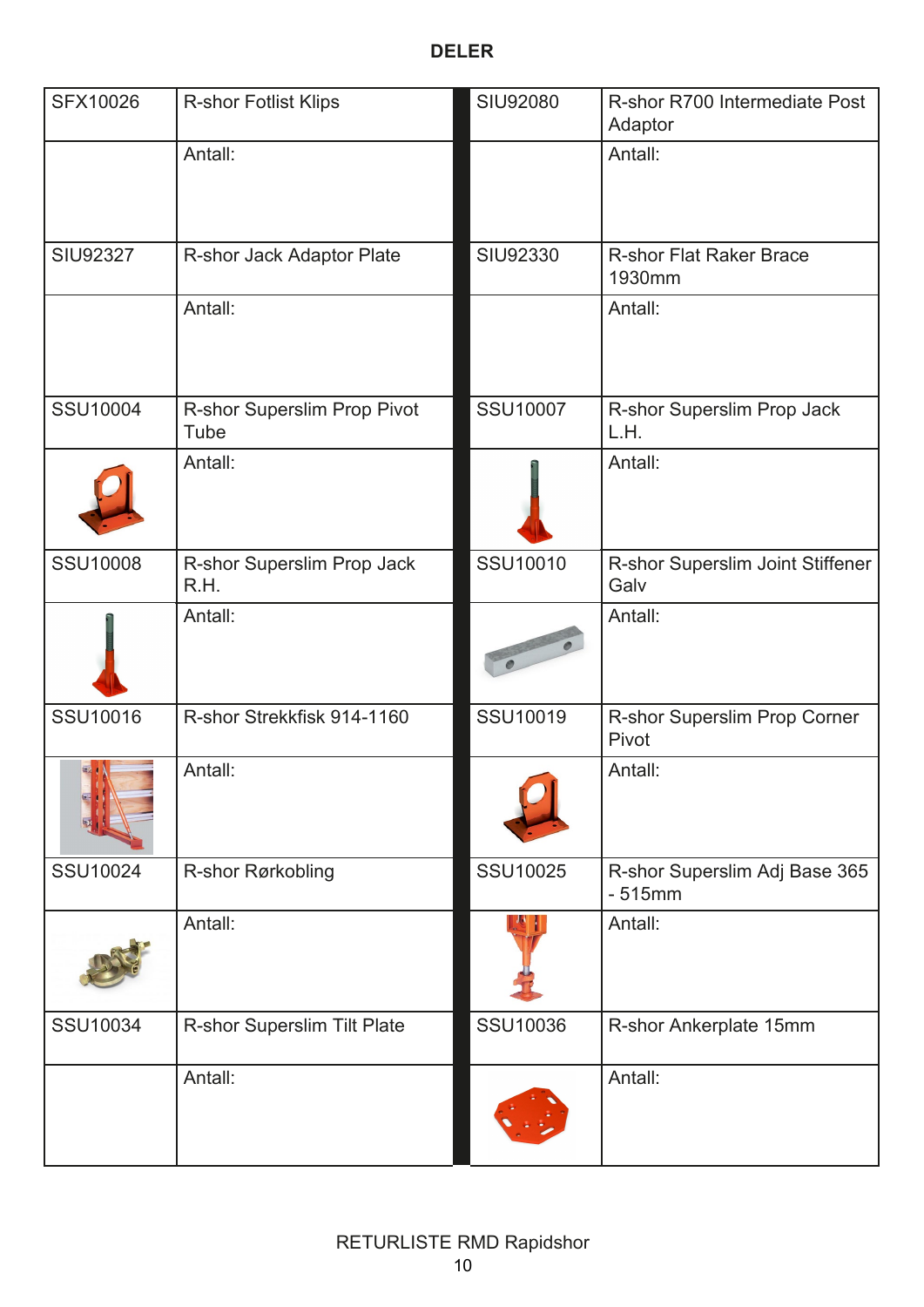| SSX10037        | R-shor Pivot Hjørne 20mm            | SSX10040        | R-shor Superslim End Plate<br>10mm      |
|-----------------|-------------------------------------|-----------------|-----------------------------------------|
|                 | Antall:                             |                 | Antall:                                 |
| SSX10043        | R-shor Superslim Neopren Pad<br>6mm | SSX10046        | R-shor Superslim 19mm Pin<br>and R Clip |
|                 | Antall:                             |                 | Antall:                                 |
| SSX10090        | R-shor Bjelke<br>90mm               | SSX10360        | R-shor Bjelke 360mm                     |
|                 | Antall:                             |                 | Antall:                                 |
| SSX10540        | R-shor Bjelke 540mm                 | SSX10720        | R-shor Superslim Soldier<br>720mm       |
|                 | Antall:                             |                 | Antall:                                 |
| SSX10900        | R-shor Superslim Soldier<br>900mm   | SSX11800        | R-shor Superslim Soldier<br>1800mm      |
|                 | Antall:                             |                 | Antall:                                 |
| SSX12700        | R-shor Bjelke 2700mm                | SSX13600        | R-shor Superslim Soldier<br>3600mm      |
|                 | Antall:                             |                 | Antall:                                 |
| <b>TUX80060</b> | R-shor Stillasrør 0,6 meter         | <b>TUX80150</b> | R-shor Stillasrør 1,5 meter             |
|                 | Antall:                             |                 | Antall:                                 |